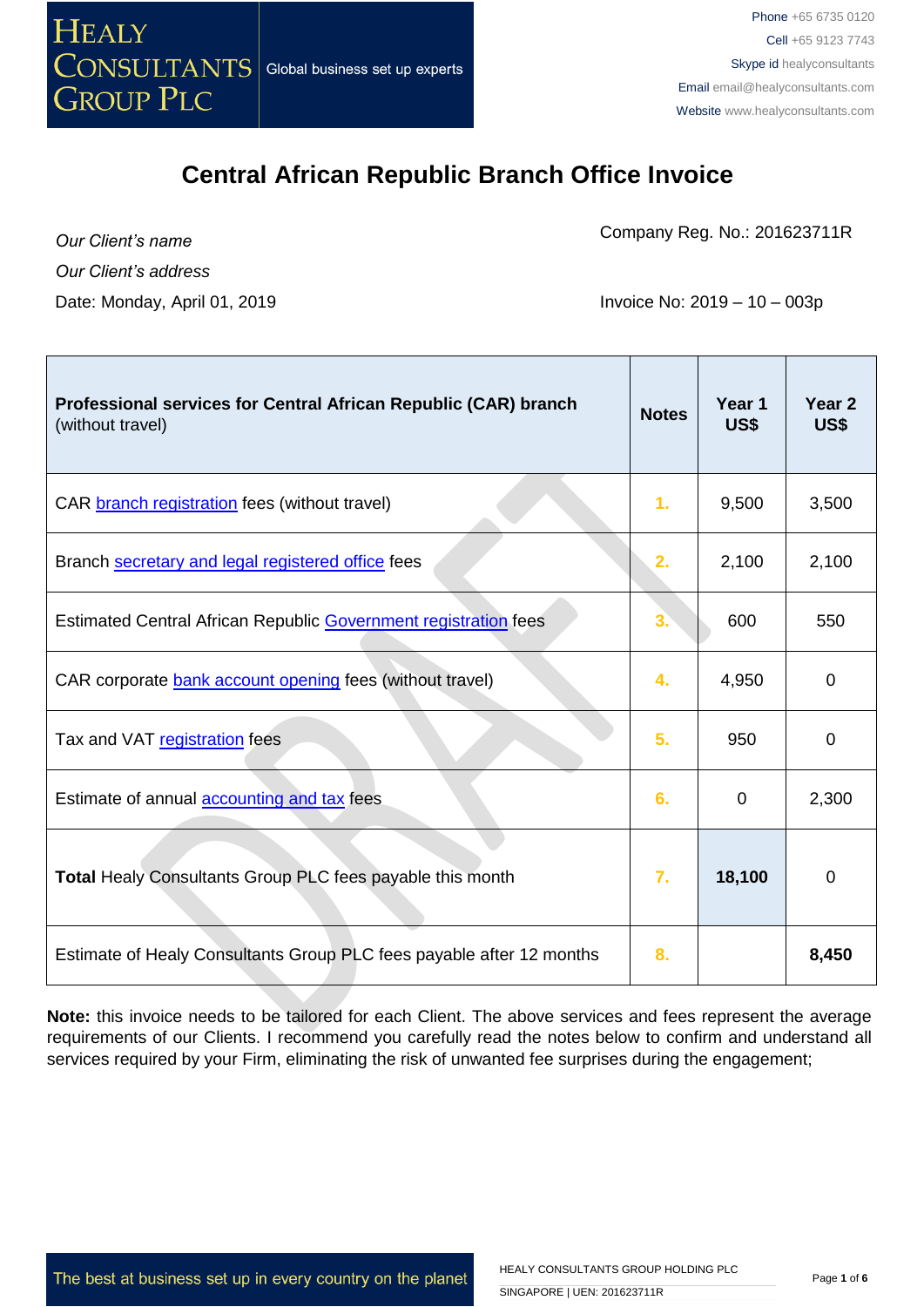#### *Notes to invoice above*

**1.** Healy Consultants Group PLC fees to efficiently and effectively complete Central African Republic branch registration within [5 months](http://www.healyconsultants.com/central-african-republic-company-registration/fees-timelines/) by **i)** choosing the optimum M&AA for our Client's business activities **ii)** reserving a name with [Ministry of Commerce & Industry](http://www.minco-rca.org/) (RCA) **iii)** settling our accountant and lawyer fees and **iv**) preparing a high quality company incorporation application for RCA;

All [engagement fees](http://www.healyconsultants.com/company-registration-fees/) are agreed and paid up front and agree to the fees published on our country web pages. Consequently, there are no hidden fees, surprises or ambushes throughout the engagement. All engagement deadlines are agreed up front in the form of a [detailed project plan,](http://www.healyconsultants.com/index-important-links/example-project-plan/) mapping out [deliverables](http://www.healyconsultants.com/deliverables-to-our-clients/) by week throughout the engagement term;



Every week during the engagement, Healy Consultants Group PLC will email our Client a [detailed status](http://www.healyconsultants.com/index-important-links/weekly-engagement-status-email/)  [update.](http://www.healyconsultants.com/index-important-links/weekly-engagement-status-email/) Our Client is immediately informed of engagement problems together with solutions. Your dedicated engagement manager is reachable by phone, Skype, live chat and email and will communicate in your preferred language;

**2.** In accordance with [OHADA Uniform Act,](http://www.juriscope.org/uploads/pdf/ohada/OHADA_en/societe-gb.pdf) each CAR branch must appoint a registered secretary, who may be a natural person or a body corporate, but the branch secretary must be resident in CAR. Healy Consultants Group PLC will act as your CAR branch secretary, for which our annual responsibilities include **i)** preparing and filing the legal annual return; **ii)** securely maintaining branch records; **iii)** liaising with the CAR government on our Client's behalf; **iv)** legal filing of changes of corporate structure and **v)** reminding our Client of statutory deadlines;

In accordance with CAR law, a branch shall as from the date of its registration have a legal registered office in CAR, to which all official government communications and notices may be addressed. To comply with this statutory requirement, Healy Consultants Group PLC's CAR office will be the registered office address for your branch. Thereafter, this address will be used to receive government correspondence including **i)** tax letters **ii)** notice of the legal annual return; **iii)** all government communications. Most of our Clients wish to place [Healy Consultants Group PLC's office address](http://www.healyconsultants.com/corporate-outsourcing-services/company-secretary-and-legal-registered-office/) on invoices, contracts, websites, business cards;

- **3.** This fee is an estimate of government costs payable during your Firm's engagement. For transparency purposes, all government fee payments will be supported by original receipts and invoices. Examples of government costs include **i** procurement of the director's residence certificate; **ii)** registering the branch with [Guichet Unique de formalité des Entreprises](http://gufe-rca.org/) (GUFE); **iii)** registering the branch with the [Chamber of](http://www.minco-rca.org/)  [Commerce](http://www.minco-rca.org/) and **iv)** obtaining a business license from the municipality. Following engagement completion, Healy Consultants Group PLC will refund our Client any excess of funds received over actual Government costs paid;
- **4.** Healy Consultants Group PLC will be pleased to open a CAR corporate bank account without our Client travel. It is a time consuming task, and Healy Consultants Group PLC will shelter our Client from the associated administrative challenges. As you can appreciate, it is a difficult task to obtain bank account approval through a newly formed branch when shareholders, directors and bank signatories reside overseas. Depending on our Client's business and nationality, there is a 20% probability the banks will request a bank signatory to travel for a one-hour bank interview. Healy Consultants Group PLC will try its best to negotiate with the bank for a travel exemption. If our Client must travel to CAR for corporate bank account opening, Healy Consultants Group PLC will refund our Client US\$950;

The best at business set up in every country on the planet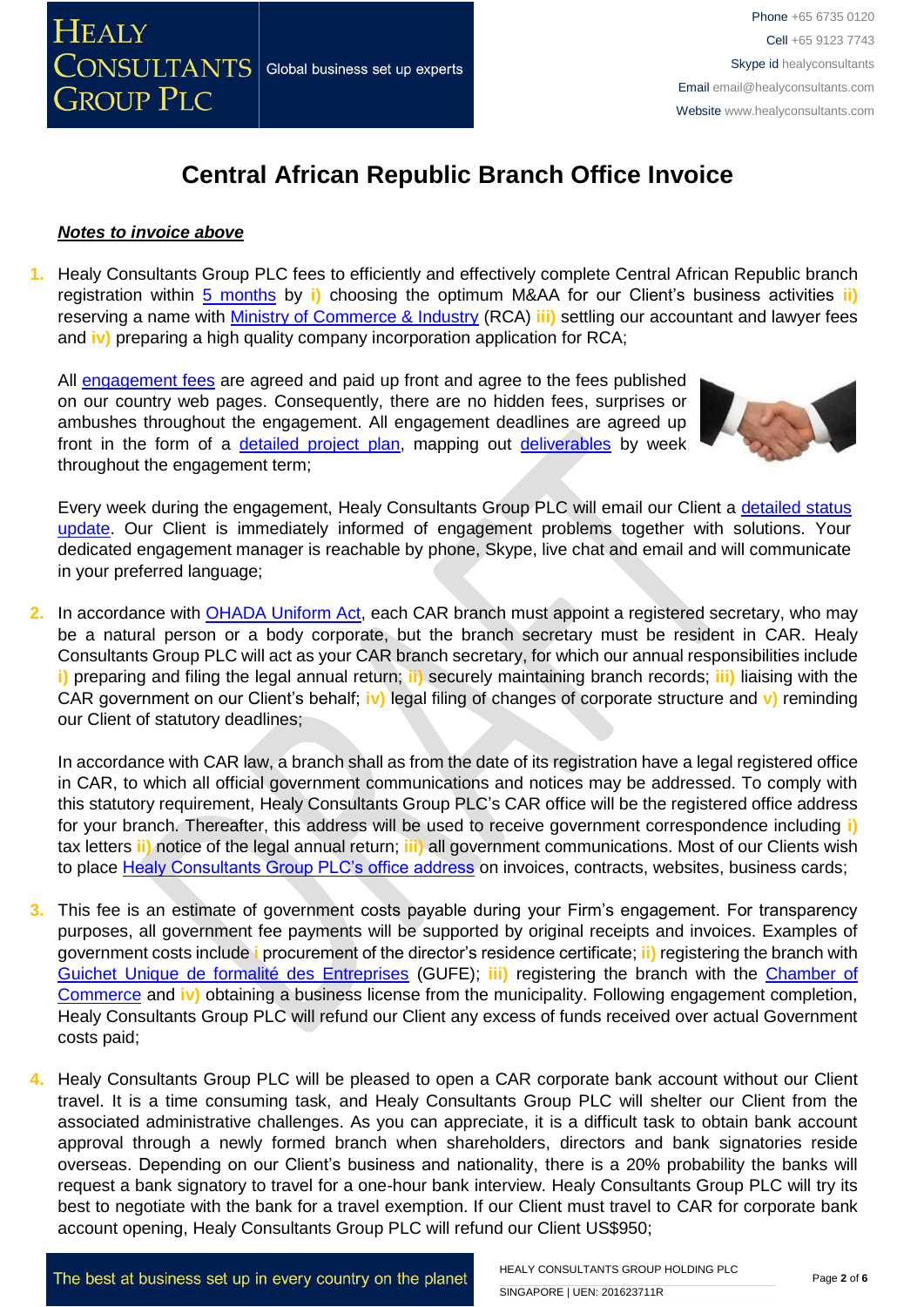

If our Client is not comfortable with only a CAR corporate bank account, Healy Consultants Group PLC will be pleased to open [an international corporate bank account](http://www.healyconsultants.com/international-banking/) outside of CAR. Examples include New York, Germany, Liechtenstein, Austria, Bulgaria, South Africa, Australia, London, South America or Dubai. All banks will be top tier banks in these countries with excellent internet banking services. Example of our global banking partners include HSBC, Standard Chartered Bank, Citibank, Barclays, Standard bank, ANZ bank, VTB bank, UBS, Credit Suisse;

Healy Consultants Group PLC will prepare a business plan for the bank to optimize the probability of corporate bank account approval. The banks enjoys ultimate power of approval of corporate bank account applications. Consequently, guaranteed success is outside of Healy Consultants Group PLC's control. What is inside our control is the preparation and submission of a high-quality bank application that maximizes the likelihood of approval.







Global banks continue to tighten corporate bank account opening procedures, their internal compliance departments completing more thorough due diligence of Clients. Consequently, our Clients should expect the bank account approval period to take up to 4 weeks. Furthermore, global banks now require evidence of proof of business in the country where the corporate bank account will be, including sales contracts or lease agreement;

- **5.** In accordance with [OHADA Uniform Act,](http://www.juriscope.org/uploads/pdf/ohada/OHADA_en/societe-gb.pdf) each entity must register for corporate tax and VAT at the [Direction](http://www.minco-rca.org/)  [Generale des Impots et des Domaines;](http://www.minco-rca.org/)
- **6.** For an active trading branch, these [accounting and tax](http://www.healyconsultants.com/central-african-republic-company-registration/accounting-legal/) fees are an estimate of Healy Consultants Group PLC fees to efficiently and effectively discharge annual accounting and tax obligations. Following receipt of a set of draft accounting numbers from your branch, Healy Consultants Group PLC will more accurately advise accounting and tax fees. For a dormant branch, Healy Consultants Group PLC fees are only US\$950;
- **7.** All fees quoted in this invoice correspond to fees quoted [on Healy Consultants Group PLC's website.](http://www.healyconsultants.com/company-registration-fees/) Please review this invoice carefully to identify errors. During the rush of the business day, it is possible that Healy Consultants Group PLC inadvertently made fee calculation errors, typing errors or omitted services or omitted historic fee payments from Clients. In the unfortunate event you identify invoice errors, please revert to me directly re the same. I apologize in advance if I or my staff made invoice errors;
- **8.** Assuming our Clients re-engage Healy Consultants Group PLC in year 2, this fee is an estimate of the fees payable next year, 12 months after the date of branch registration;
- **9.** The fees quoted in this invoice are a prediction of the fees required to efficiently and effectively complete this engagement in a timely manner. If during the engagement Healy Consultants Group PLC realizes that the project is more complex than anticipated, requiring a large additional investment of time, my Firm will revert to request additional fees;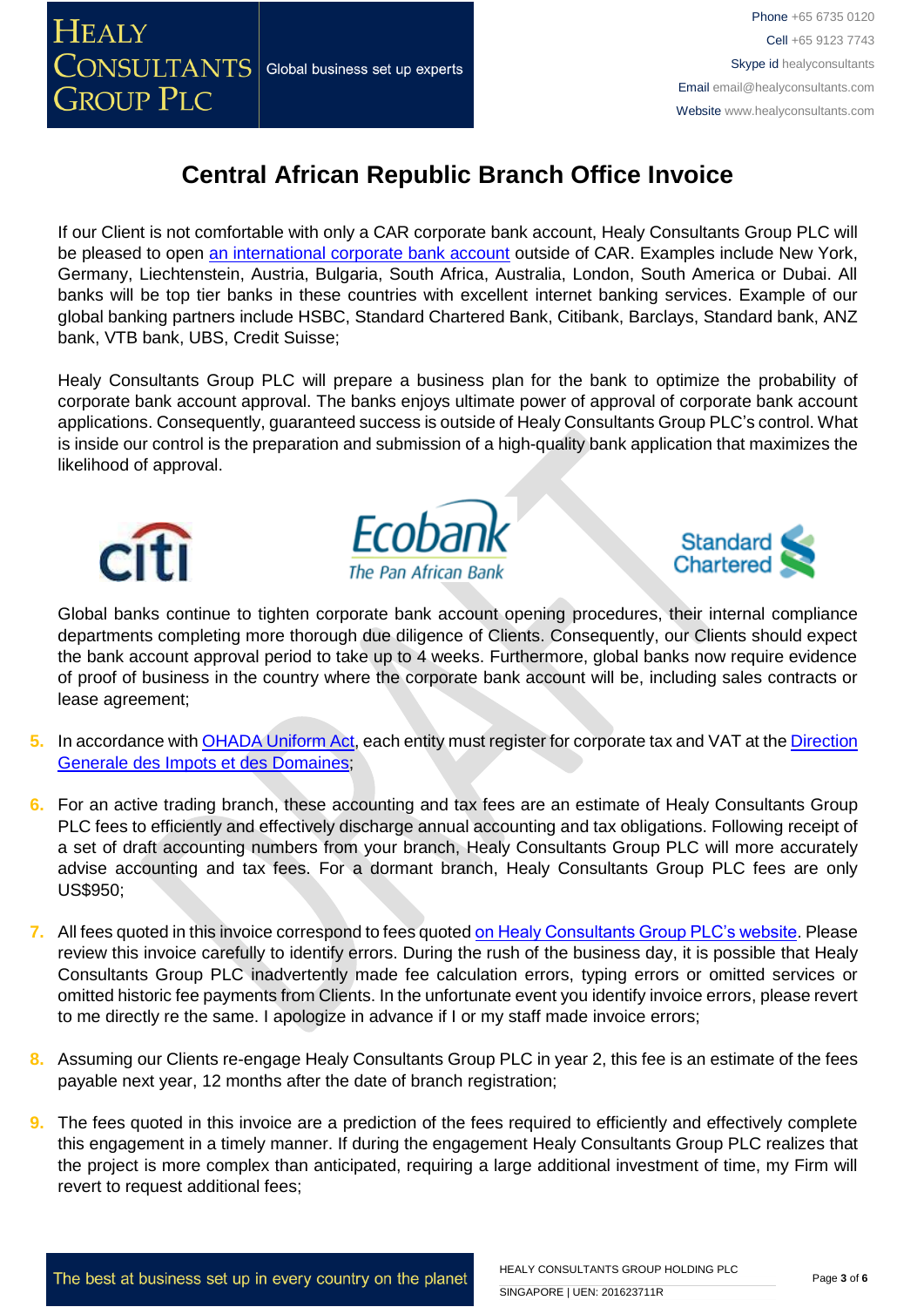

- **10.** Branch business activities are limited to the scope of activities defined by the parent company. The branch suffers a corporation tax of 30%. The parent company paid up share capital must be at least US\$1,800. A branch can **i)** lease office premises and **ii)** issue sales invoice to Clients and **iii)** sign local legal contracts. A branch can import and export goods. The life of the branch is unlimited;
- **11.** Engage Healy Consultants Group PLC to [project manage](http://www.healyconsultants.com/project-manage-engagements/) business set up in every country on the planet. We are the best in the [world](http://www.healyconsultants.com/best-in-the-world/) at what we do, timely completing the  $A$  to  $Z$  of every country engagement;
- **12.** In accordance with CAR [Company Law,](http://www.ohadalegis.com/anglais/austescomgb_1_100.htm) there is no prescribed minimum share capital required for the registration of a branch;
- 13. In accordance with the **CAR Company Law**, each CAR branch must have at least one individual country representative ordinarily resident in CAR. If required, Healy Consultants Group PLC will be pleased to provide your firm with a professional nominee representative in CAR. Our fee amounts to US\$6,600 per annum;
- **14.** If our Client and Healy Consultants Group PLC properly plan this engagement, our Clients will *not* have to travel during this engagement. Healy Consultants Group PLC will efficiently complete company registration and corporate bank account opening in a timely manner without our Client's presence. Instead, our Client will need to **i)** sign and get documents legalized in the embassy in their country of origin; and **ii)** courier the originals to Healy Consultants Group PLC's office;

**HEALY** 

**GROUP PLC** 

**CONSULTANTS** Global business set up experts



- **15.** Depending on our Client's business and nationality, the CAR Government may require a special regulatory license to carry on your business in the country. Healy Consultants Group PLC will assist our Client secure license approval; there may be additional engagement fees. However, the Government enjoys ultimate power of approval of branch registration and business licenses;
- **16.** If required, Healy Consultants Group PLC will be pleased to assist your Firm to secure employee visa approvals. Our fee is US\$4,950 for the first employee, US\$3,950 for the second employee, US\$2,950 per employee thereafter. Our employee visa fees includes preparation of a quality visa application and submitting to the correct Government immigration officers. The Government enjoys ultimate power of approval of visa applications. Consequently, guaranteed success is outside of Healy Consultants Group PLC's control. What is inside our control is the preparation and submission of a high quality visa application that maximizes the likelihood of visa approval;
- **17.** Some of our Clients request Healy Consultants Group PLC to provide temporary shared [office space](http://www.healyconsultants.com/virtual-office/) for 6 months until their preferred business premises is found. If your Firm requires this service, our one-time fee is US\$950. Monthly rental thereafter is paid directly to the landlord, independently of Healy Consultants Group PLC;
- **18.** Monthly, quarterly and mid-year Government tax obligations include monthly and quarterly payroll reporting, VAT and corporate income tax return filing. If you need our help, Healy Consultants Group PLC can complete monthly Government reporting for a monthly fee of US\$860. Healy Consultants Group PLC monthly support will include **i)** receive in Dropbox the monthly invoices from our client; **ii)** label monthly bank statement transactions; **iii)** preparation and submission of VAT returns and **iv)** submission of monthly employee payroll reporting;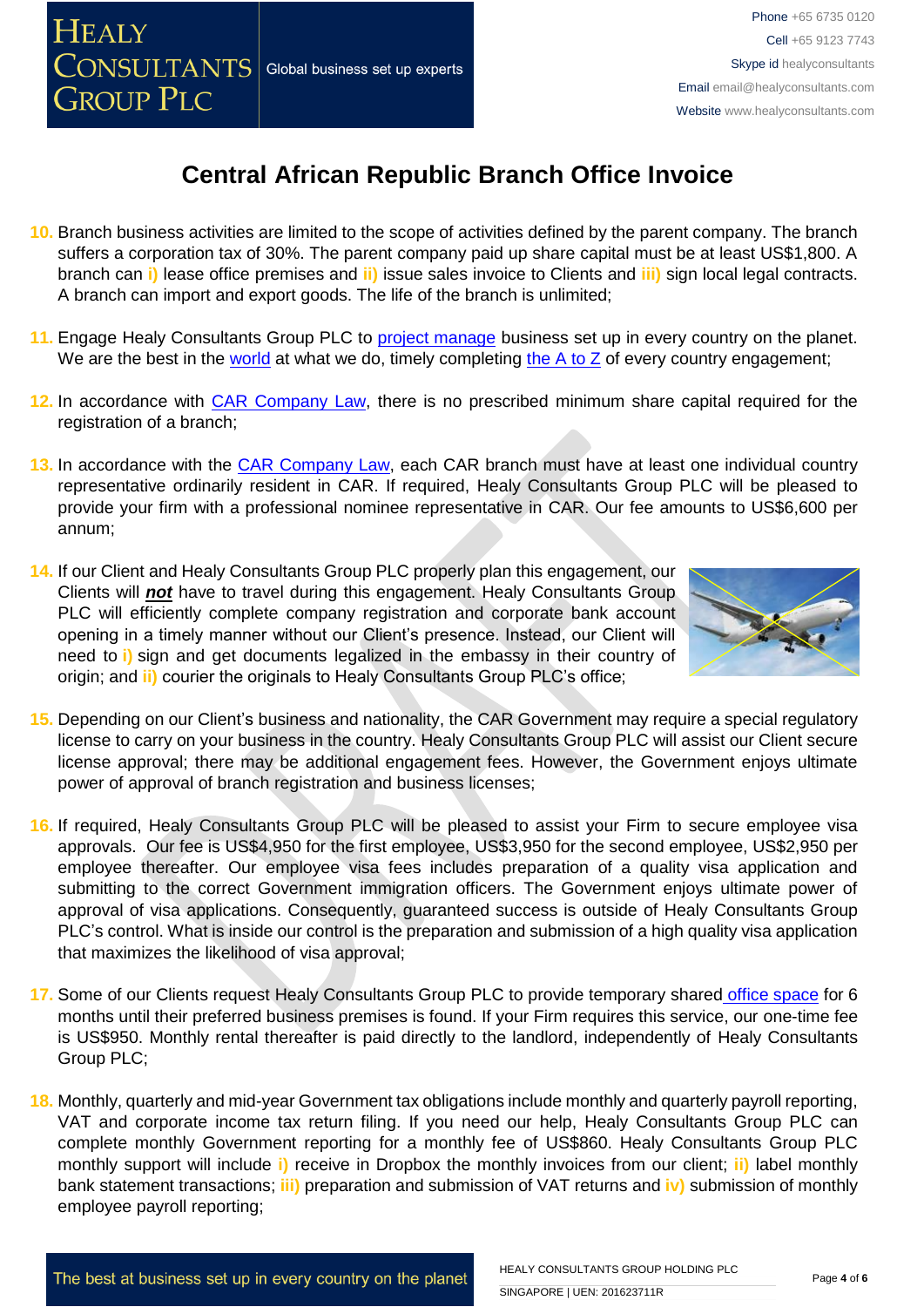

- **19.** It is important our Clients are aware of their personal and corporate tax obligations in their country of residence and domicile. Let us know if you need Healy Consultants Group PLC help to clarify your local and international annual tax reporting obligations;
- **20.** During the engagement, shareholders and directors' documents may need to be translated into the local language; before the Government and Bank approves branch registration and corporate bank account opening respectively. Consequently, our Client should budget for possible additional translation and embassy attestation fees. Either our Client or Healy Consultants Group PLC can complete this administrative task;

As always, Healy Consultants Group PLC will negotiate with all third parties to eliminate or reduce additional engagement costs. For transparency purposes, all third-party fee payments will be supported by original receipts and invoices. Examples of possible third-party payments include **i)** embassy fees; **ii)** notary public costs; **iii)** official translator fees;

- 21. Some of our Clients require an *immediate CAR solution*. With this strategy, within a day Healy Consultants Group PLC can supply our Client **i)** an existing dormant CAR company number and **ii)** an already approved CAR corporate bank account number and **iii)** a business address. Turnkey solutions are attractive to those entrepreneurs who wish to immediately close a country deal, sign a contract or invoice a customer;
- **22.** As stipulated on our [business website](http://www.healyconsultants.com/) and in section 3 of our engagement letter, Healy Consultants Group PLC will only commence the engagement following **i)** settlement of our fees and **ii)** completion and signing of our legal engagement letter;
- **23.** Healy Consultants Group PLC will only incorporate your company after 75% of [due diligence documentation](http://www.healyconsultants.com/due-diligence/) is received by email. Healy Consultants Group PLC will only open a corporate bank account after 100% of the Client's original due diligence documentation is received by courier;
- 24. During the annual renewal engagement with our Client, our in-house [Legal and Compliance Department](http://www.healyconsultants.com/about-us/key-personnel/cai-xin-profile/) reviews the quality and completeness of our Client file. Consequently, Healy Consultants Group PLC may revert to our Client to ask for more up to date [due diligence documentation;](http://www.healyconsultants.com/due-diligence/)
- **25.** To assist our Clients to minimize foreign exchange costs, we offer the payment in SG\$, Euro, Pounds or US\$. Kindly let me know in which currency your Firm prefers to settle our fees and I will send an updated invoice, thank you;
- 26. Some of our Clients engage Healy Consultants Group PLC to [recruit](http://www.healyconsultants.com/corporate-outsourcing-services/how-we-help-our-clients-recruit-quality-employees/) local employees. We have a lot of experience in this area and we are quite skilled at securing quality candidates for our Clients;